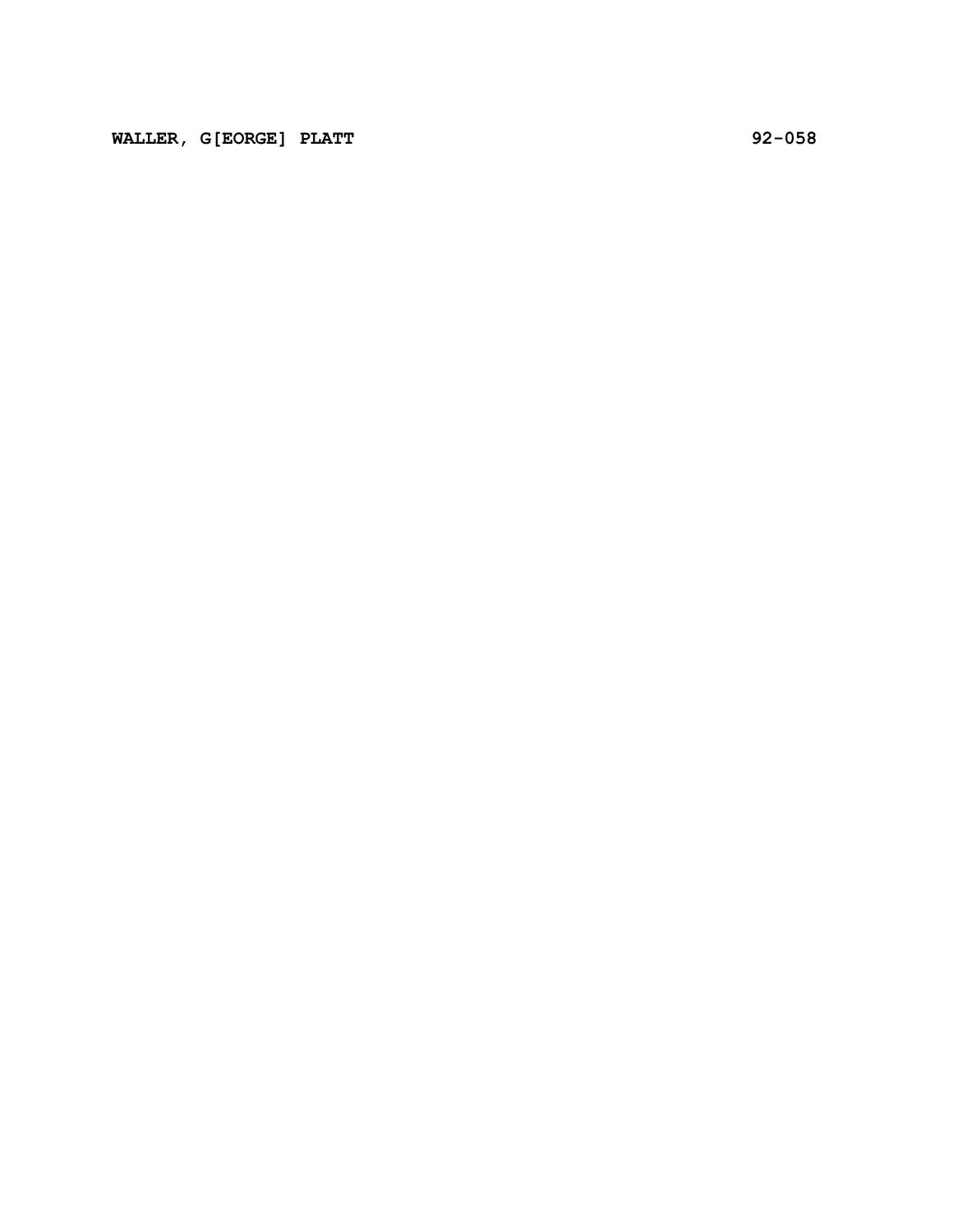### **PAPERS**

## **Physical description**:

.1 l.f. including 1 photograph

### **Date**:

1945.

## **Provenance**:

Purchased from Cather and Brown, Birmingham Alabama in 1993.

## **Biographical sketch**:

G[eorge] Platt Waller (1889-1962) was born in Montgomery AL in 1889, received his law degree from the University of Virginia in 1912 and in 1913 entered the service of the U.S. Department of State. From 1915 to 1919 he served as vice-consul in Greece and was knighted by King Alexander for his wartime service to the country.

Following World War I Waller served in various Asian and European consular posts, including Germany, until 1931 when he became second secretary of the U.S. Embassy in Brussels Belgium and also chargé of the legation in Luxembourg where he remained until 1941. During the invasion and occupation of Luxembourg by Germany he represented not only American but also Belgian, French and British interests. He served in the department's Visa Division and in Mexico from 1942 to 1944 when he was reappointed to his post in Luxembourg. From 1944 to 1945 he was chargé d'affairs and consul in Luxembourg and in 1945 became the first living person to be named an honorary citizen of Luxembourg.

Thereafter he served in Florence Italy and in San Marino, then returned to serve in Washington DC until his retirement in 1950 when he received the<br>Department of State Meritorious Service Award. Throughout his career he Department of State Meritorious Service Award. received numerous other American and foreign honors including the American Medal of Freedom.

-- National Cyclopedia of American Biography (1968), v. 50, p. 88.

# **Scope and content**:

This group of papers documents the musical tribute which was paid to G. Platt Waller on 13 June 1945 when he was awarded honorary citizenship of Luxembourg. Included are a presentation folio signed by Fernand Mertens, band master of the court of Luxembourg, which contains a manuscript and a decoratively printed copy of the America-Luxembourg Marche which Mertens composed for the occasion and a holograph copy in French of a tribute to Waller by Mertens which may have been delivered as a speech on that occasion.

Also included are a photograph of Mertens, autographed to Waller, taken atop an American tank on the day American armed forces liberated Luxembourg; a copy of "Aus engem Jeep/Stars Over Luxembourg" autographed by the lyricist Pierre Faber; and a copy of the "Colonel Fraser Marche" autographed by Fraser